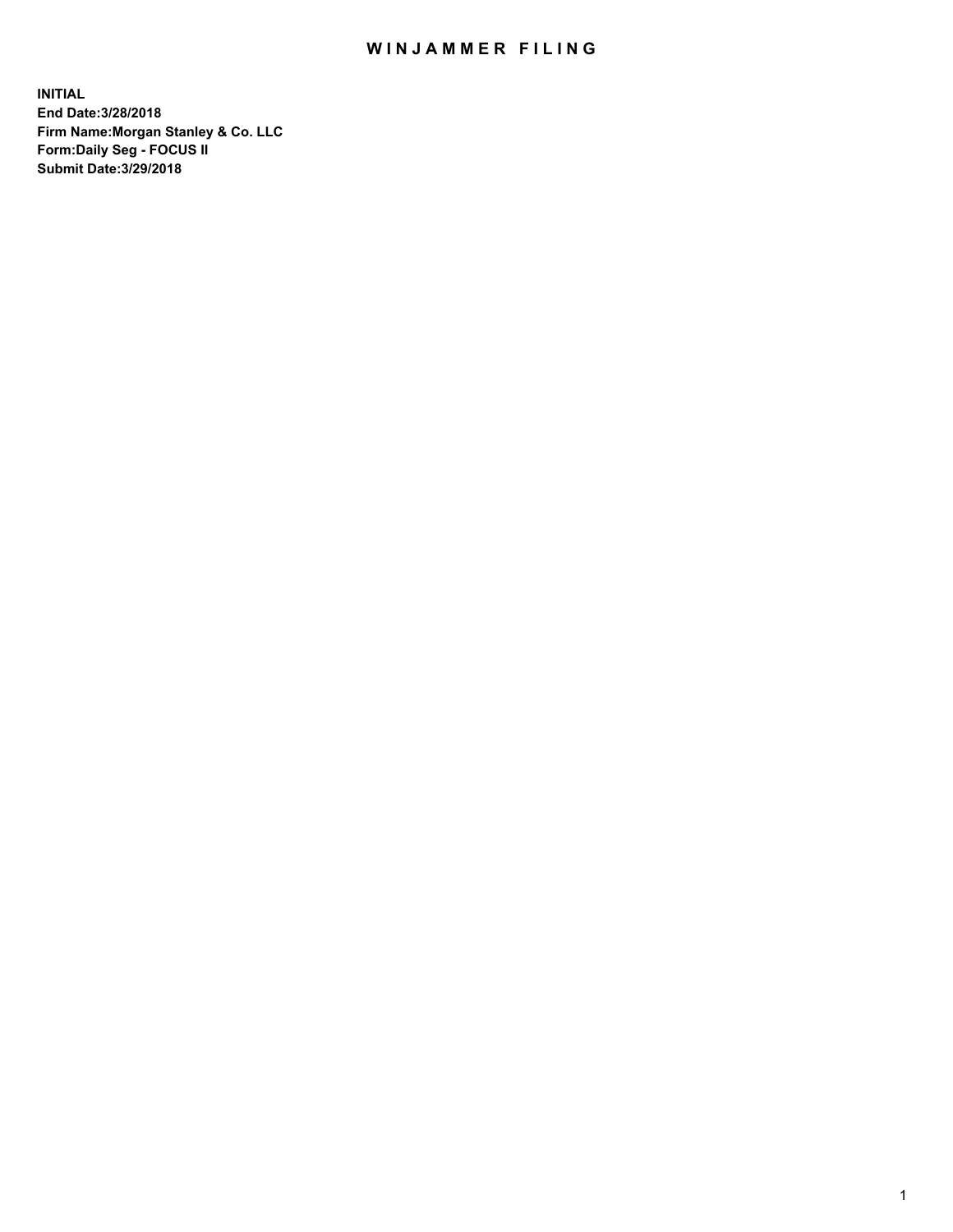## **INITIAL End Date:3/28/2018 Firm Name:Morgan Stanley & Co. LLC Form:Daily Seg - FOCUS II Submit Date:3/29/2018 Daily Segregation - Cover Page**

| Name of Company<br><b>Contact Name</b><br><b>Contact Phone Number</b><br><b>Contact Email Address</b>                                                                                                                                                                                                                          | Morgan Stanley & Co. LLC<br>Ikram Shah<br>212-276-0963<br>lkram.shah@morganstanley.com |
|--------------------------------------------------------------------------------------------------------------------------------------------------------------------------------------------------------------------------------------------------------------------------------------------------------------------------------|----------------------------------------------------------------------------------------|
| FCM's Customer Segregated Funds Residual Interest Target (choose one):<br>a. Minimum dollar amount: ; or<br>b. Minimum percentage of customer segregated funds required:%; or<br>c. Dollar amount range between: and; or<br>d. Percentage range of customer segregated funds required between:% and%.                          | 331,000,000<br><u>0</u><br>0 <sub>0</sub><br>00                                        |
| FCM's Customer Secured Amount Funds Residual Interest Target (choose one):<br>a. Minimum dollar amount: ; or<br>b. Minimum percentage of customer secured funds required: %; or<br>c. Dollar amount range between: and; or<br>d. Percentage range of customer secured funds required between:% and%.                           | 140,000,000<br>0 <sub>0</sub><br>0 <sub>0</sub>                                        |
| FCM's Cleared Swaps Customer Collateral Residual Interest Target (choose one):<br>a. Minimum dollar amount: ; or<br>b. Minimum percentage of cleared swaps customer collateral required:% ; or<br>c. Dollar amount range between: and; or<br>d. Percentage range of cleared swaps customer collateral required between:% and%. | 92,000,000<br>0 <sub>0</sub><br><u>00</u>                                              |

Attach supporting documents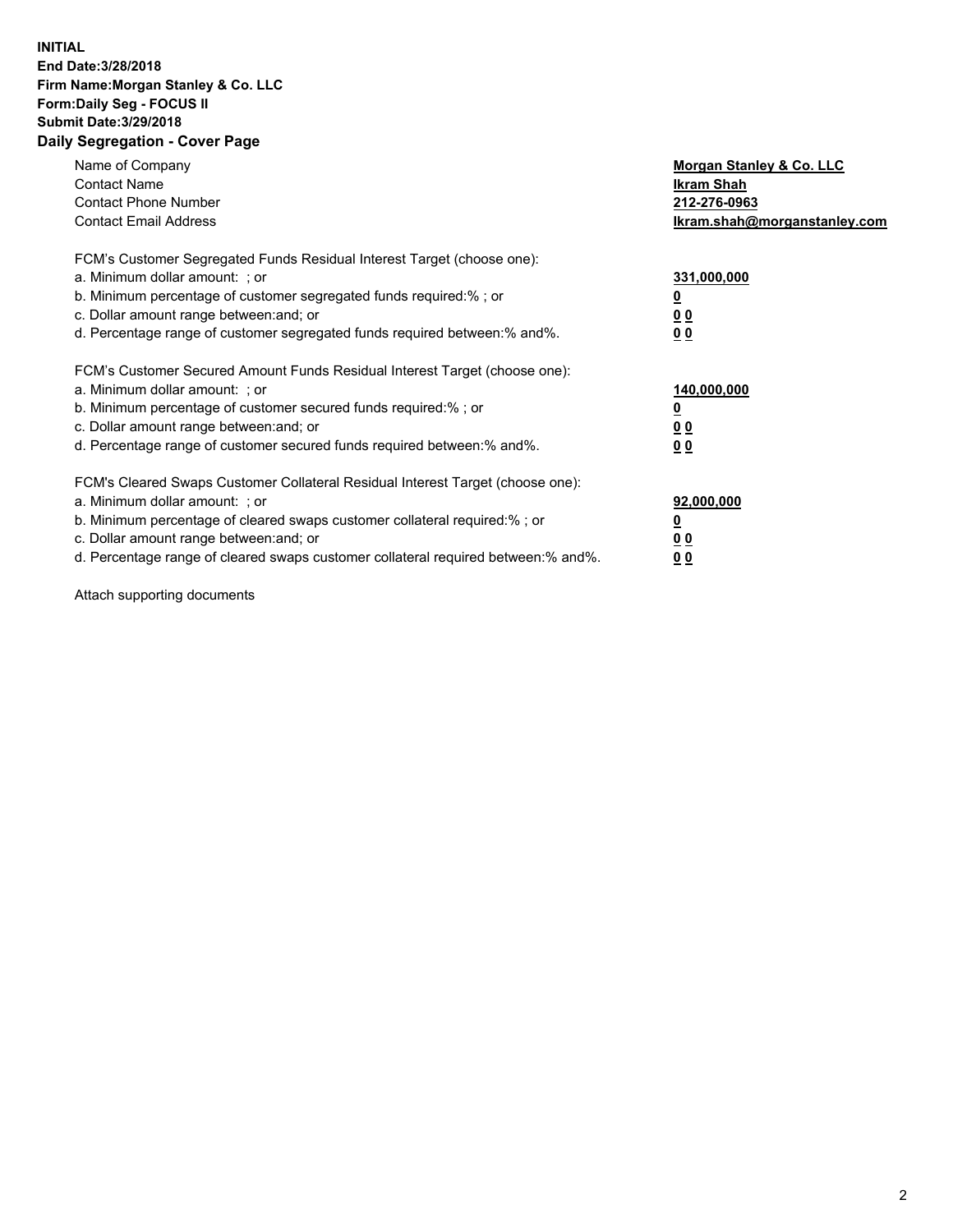## **INITIAL End Date:3/28/2018 Firm Name:Morgan Stanley & Co. LLC Form:Daily Seg - FOCUS II Submit Date:3/29/2018 Daily Segregation - Secured Amounts**

Foreign Futures and Foreign Options Secured Amounts Amount required to be set aside pursuant to law, rule or regulation of a foreign

- government or a rule of a self-regulatory organization authorized thereunder
- 1. Net ledger balance Foreign Futures and Foreign Option Trading All Customers A. Cash **3,366,011,226** [7315]
	- B. Securities (at market) **2,010,724,449** [7317]
- 2. Net unrealized profit (loss) in open futures contracts traded on a foreign board of trade **-209,762,755** [7325]
- 3. Exchange traded options
	- a. Market value of open option contracts purchased on a foreign board of trade **31,127,374** [7335]
	- b. Market value of open contracts granted (sold) on a foreign board of trade **-20,784,128** [7337]
- 4. Net equity (deficit) (add lines 1. 2. and 3.) **5,177,316,166** [7345]
- 5. Account liquidating to a deficit and account with a debit balances gross amount **123,036,536** [7351] Less: amount offset by customer owned securities **-120,789,284** [7352] **2,247,252**
- 6. Amount required to be set aside as the secured amount Net Liquidating Equity Method (add lines 4 and 5)
- 7. Greater of amount required to be set aside pursuant to foreign jurisdiction (above) or line 6.

## FUNDS DEPOSITED IN SEPARATE REGULATION 30.7 ACCOUNTS

- 1. Cash in banks
	- A. Banks located in the United States **347,200,165** [7500]
	- B. Other banks qualified under Regulation 30.7 **530,563,544** [7520] **877,763,709**
- 2. Securities
	- A. In safekeeping with banks located in the United States **209,776,805** [7540]
	- B. In safekeeping with other banks qualified under Regulation 30.7 **0** [7560] **209,776,805** [7570]
- 3. Equities with registered futures commission merchants
	-
	-
	- C. Unrealized gain (loss) on open futures contracts **36,013** [7600]
	- D. Value of long option contracts **0** [7610]
- E. Value of short option contracts **0** [7615] **5,601,876** [7620]
- 4. Amounts held by clearing organizations of foreign boards of trade
	-
	-
	- C. Amount due to (from) clearing organization daily variation **0** [7660]
	- D. Value of long option contracts **0** [7670]
	- E. Value of short option contracts **0** [7675] **0** [7680]
- 5. Amounts held by members of foreign boards of trade
	-
	-
	- C. Unrealized gain (loss) on open futures contracts **-209,798,769** [7720]
	- D. Value of long option contracts **31,127,374** [7730]
	- E. Value of short option contracts **-20,784,128** [7735] **4,277,059,716**
- 6. Amounts with other depositories designated by a foreign board of trade **0** [7760]
- 7. Segregated funds on hand **0** [7765]
- 8. Total funds in separate section 30.7 accounts **5,370,202,106** [7770]
- 9. Excess (deficiency) Set Aside for Secured Amount (subtract line 7 Secured Statement Page 1 from Line 8)
- 10. Management Target Amount for Excess funds in separate section 30.7 accounts **140,000,000** [7780]
- 11. Excess (deficiency) funds in separate 30.7 accounts over (under) Management Target **50,638,688** [7785]

|  | <u>0</u> [7305] |  |
|--|-----------------|--|
|--|-----------------|--|

[7354] **5,179,563,418** [7355]

**5,179,563,418** [7360]

[7530]

 A. Cash **5,565,863** [7580] B. Securities **0** [7590]

 A. Cash **0** [7640] B. Securities **0** [7650]

 A. Cash **2,675,567,595** [7700] B. Securities **1,800,947,644** [7710] [7740] **190,638,688** [7380]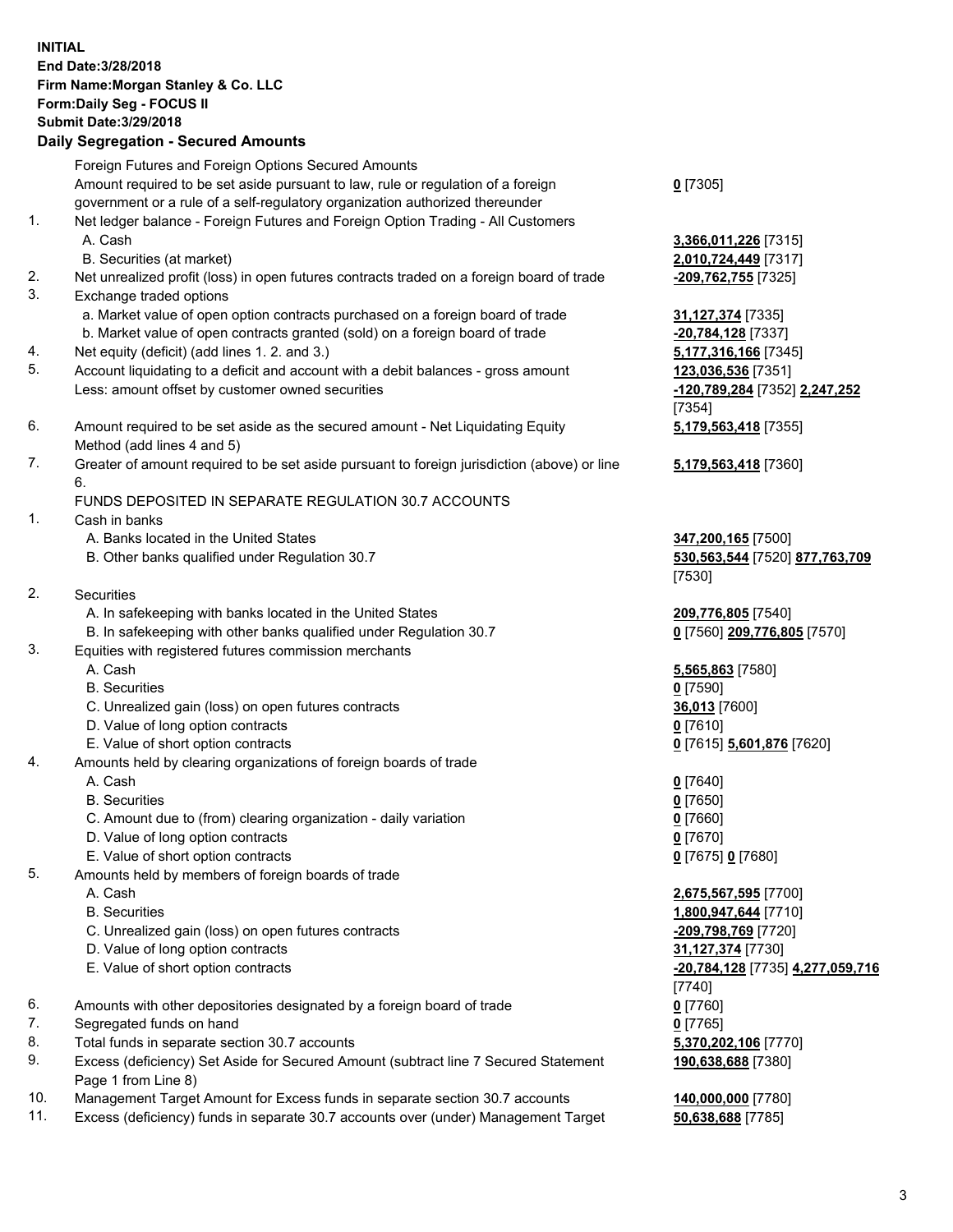**INITIAL End Date:3/28/2018 Firm Name:Morgan Stanley & Co. LLC Form:Daily Seg - FOCUS II Submit Date:3/29/2018 Daily Segregation - Segregation Statement** SEGREGATION REQUIREMENTS(Section 4d(2) of the CEAct) 1. Net ledger balance A. Cash **10,588,008,950** [7010] B. Securities (at market) **5,156,747,556** [7020] 2. Net unrealized profit (loss) in open futures contracts traded on a contract market **-298,299,080** [7030] 3. Exchange traded options A. Add market value of open option contracts purchased on a contract market **394,423,466** [7032] B. Deduct market value of open option contracts granted (sold) on a contract market **-640,681,115** [7033] 4. Net equity (deficit) (add lines 1, 2 and 3) **15,200,199,777** [7040] 5. Accounts liquidating to a deficit and accounts with debit balances - gross amount **307,347,530** [7045] Less: amount offset by customer securities **-269,905,463** [7047] **37,442,067** [7050] 6. Amount required to be segregated (add lines 4 and 5) **15,237,641,844** [7060] FUNDS IN SEGREGATED ACCOUNTS 7. Deposited in segregated funds bank accounts A. Cash **4,300,197,314** [7070] B. Securities representing investments of customers' funds (at market) **0** [7080] C. Securities held for particular customers or option customers in lieu of cash (at market) **936,326,490** [7090] 8. Margins on deposit with derivatives clearing organizations of contract markets A. Cash **6,371,733,305** [7100] B. Securities representing investments of customers' funds (at market) **0** [7110] C. Securities held for particular customers or option customers in lieu of cash (at market) **4,220,421,066** [7120] 9. Net settlement from (to) derivatives clearing organizations of contract markets **35,690,365** [7130] 10. Exchange traded options A. Value of open long option contracts **394,423,466** [7132] B. Value of open short option contracts **-640,681,115** [7133] 11. Net equities with other FCMs A. Net liquidating equity **2,637,366** [7140] B. Securities representing investments of customers' funds (at market) **0** [7160] C. Securities held for particular customers or option customers in lieu of cash (at market) **0** [7170] 12. Segregated funds on hand **0** [7150] 13. Total amount in segregation (add lines 7 through 12) **15,620,748,257** [7180] 14. Excess (deficiency) funds in segregation (subtract line 6 from line 13) **383,106,413** [7190]

- 15. Management Target Amount for Excess funds in segregation **331,000,000** [7194]
- 16. Excess (deficiency) funds in segregation over (under) Management Target Amount Excess

**52,106,413** [7198]